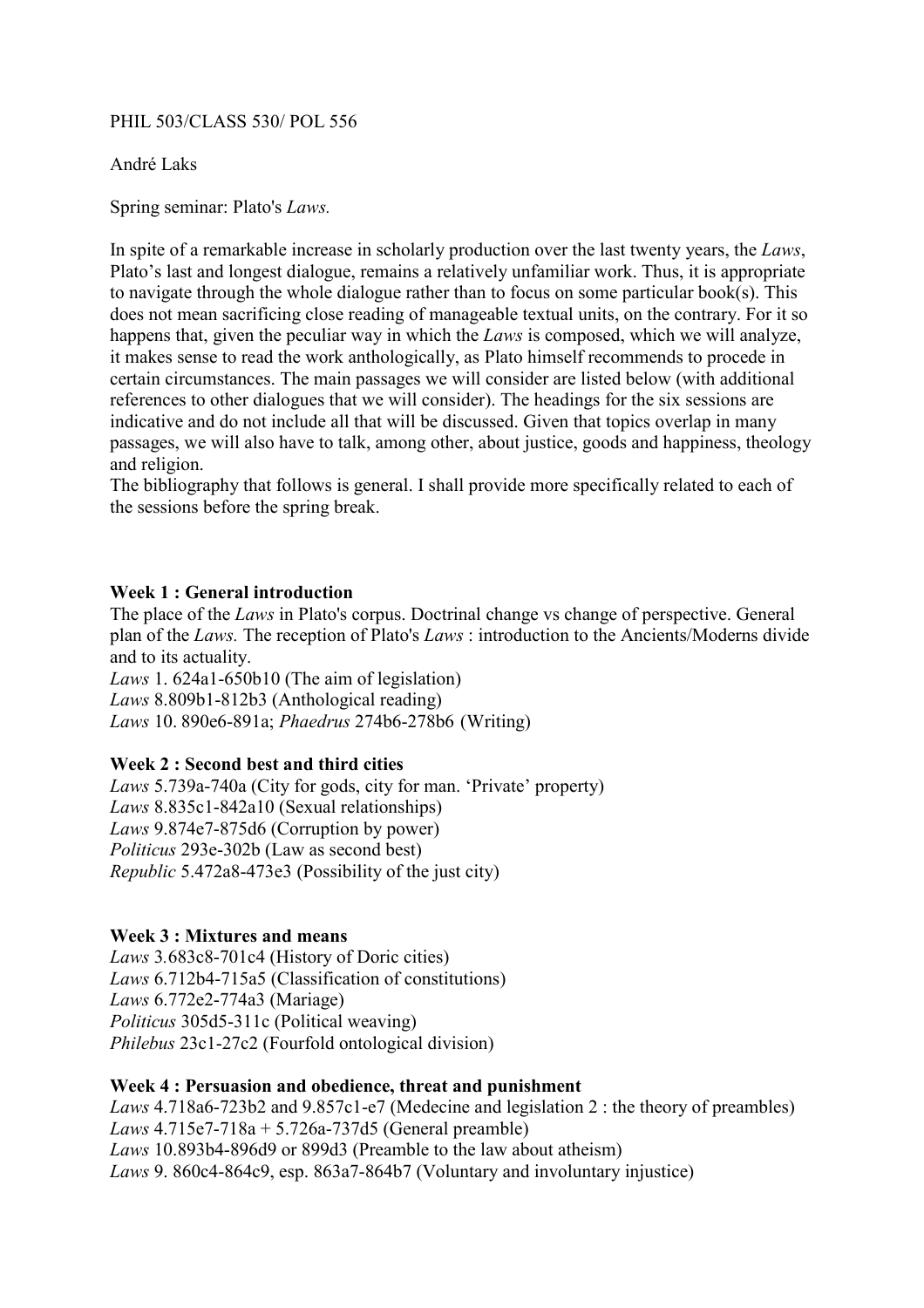*Politicus* 293a6-e9 (Medicine and legislation 1)

#### **Week 5 : Psychology**

*Laws* 1.644d-645c; 7.803c2-8 (Puppets) *Laws* 3.689a-b (Soul and city) *Laws* 9.863a3-c12 (Injustice and damage) *Laws* 9.9.874e7-875d6 (Knowledge and power) *Laws* 10. 896e8-897b5 (cf. 896c5-d3) (Principle of movement) *Timaeus* 69c5-d6; 70a6-7;72d, 77b3-6 (Mortal kind of soul) *Philebus* 39a1- 40c6 (The painter in the soul) (*Republic* 4.435b9-436b6; 6. 504a4-d8; 4.439c2-444a9 *Republic* 8.554c11-d3; 9.571d6-572b1; 10. 603a1-2 *Republic* 9.580d10-581a1 *Republic* 10.608d2-612a6)

## **Week 6 : Plato on time and 'history'.**

*Laws* 3 (Origin of cities and history of Doric cities) *Laws* 4. 713a6-714b2 (Time of Cronos) *Politicus* 268d-274e (The myth) *Timaeus* 19b3-27c8 (+*Critias*) (*Republic* 8-9)

## **General bibliography.**

*Translations.* We will use T. Griffith's translation: Plato, *The Laws*, edited by M. Schofield and translated by T. Griffith, Cambridge University Press, 2016. Cf. also T. Saunders' translation (Penguin, 1970) in *Plato's Complete Works*, ed. J. M. Cooper, Hackett 1997.

#### *Commentaries*

The authoritative running commentary is in German: K. Schöpsdau, *Platon. Nomoi*. Vol. 1 (Munich 1994) : Buch 1-3; vol. 2 (2003) : Buch 2-7; vol. 3 (2011): Buch 8-12.

England's older, classical commentary is still helpful: E. B. England, *The Laws of Plato*, 2 vol., Manchester 1921 (repr. New York 1976)

Greek Text J. Burnet, *Platonis Opera*, vol. 5 Oxford 1907 (Oxford Classical Texts). E. des Places, A. Diès, L. Gernet, *Les Lois*, Tomes XI and XII (in four volumes) in Platon, *Œuvres complètes,* Collection des Universités de France, Paris 1951-1965.

General studies The most comprehensive account in G. R. Morrow, *Plato's Cretan City. A Historical Interpretation of the 'Laws'*, Princeton 1960

Introductive studies, overviews, collections of articles.